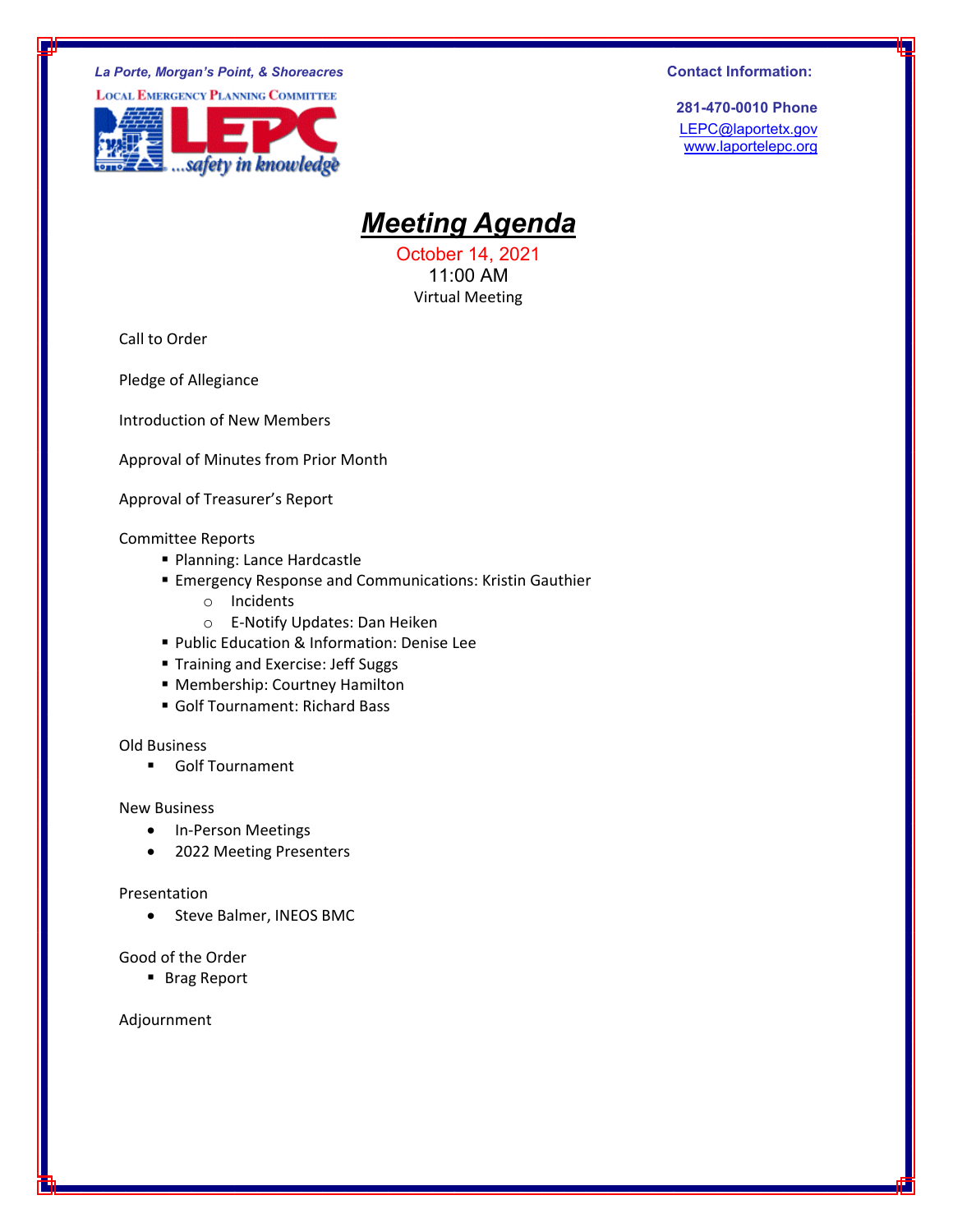

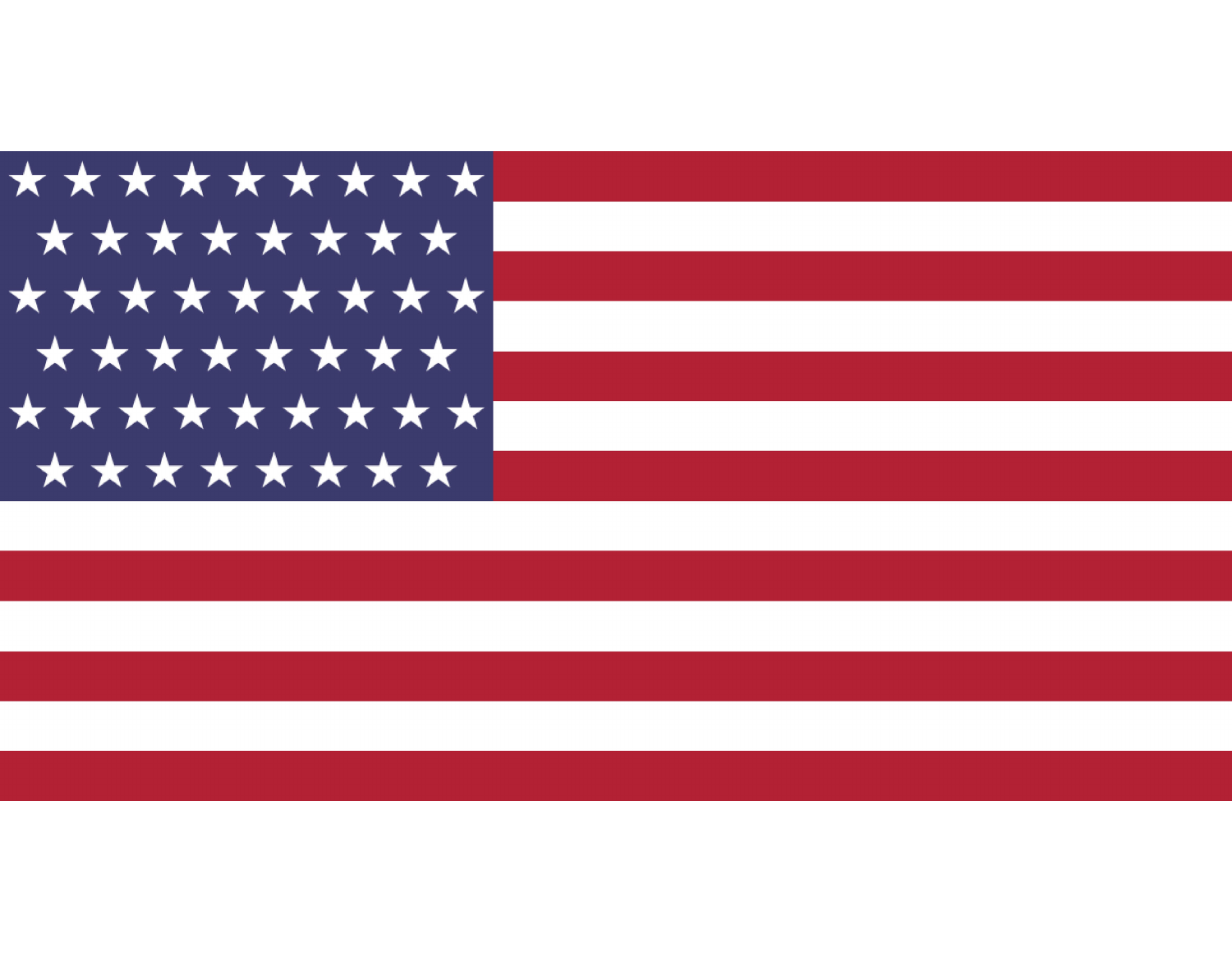La Porte, Morgan 's Point, & Shoreacres**Contact Information:** 



**281-470-0010 Phone**  lepc@laportetx.gov www.laportelepc.org

## *Meeting Minutes*

September 9, 2021

### **Call To Order**

Richard Bass called to order the regular meeting of the LEPC on September 9, 2021 at 11:00 a.m. on a virtual Teams meeting.

### **Introductions of New Members**

Diane Sheridan, La Porte Citizen Advisory Council (CAC), introduced herself as a guest. Sarah Arroyo, Lubrizol Deer Park, introduced herself as a guest. Sam Striegel, Lubrizol Deer Park, introduced himself as a guest.

### **Approval of Minutes from Last Meeting**

The August meeting minutes were displayed. No objections were made to the meeting minutes. Denise Lee, citizen member, made a motion to accept the August meeting minutes Courtney Hamilton, INEOS Oligomers, seconded the motion. Vote was taken. Motion carried.

### **Approval of Treasurer's Report from the Last Month**

The total available funds as of August 12, 2021 were \$72,628.49. The total receipts received in August totaled \$5,440.00. Disbursements totaled \$25.00. This left a remaining balance of \$78,043.49 on August 31, 2021. A motion by Burch Estes, Eurecat, was made to accept the August budget report. Denise Lee, citizen member, seconded the motion. Vote was taken. Motion carried.

#### **Committee Reports**

- **a. Planning Lance Hardcastle:** No report.
- **b. Emergency Response and Communications: Johnny Morales**

#### **1. Incidents – Johnny Morales**

- **a)** On August 30<sup>th</sup>, the City of La Porte issued a Level 3 notification for an incident at IDC Warehouse. The Fire Department recommended a Shelter in Place for Bay Park Rd, and an evacuation for the immediate area.
- **2. E-Notify Update Dan Heiken:** No report.
- **3. Reverse Drills** Johnny reminded members to make sure they use the drill side of the E-notify website once industry receives the call for the reverse drills.
- **c. Public Education & Information Denise Lee:** Johnny is working to finish a design for the door hangers. Once completed, he will send out to the Executive Committee for review. The cost for 500 door hangers will total about \$75-\$80. Johnny will also look into adding magnetic strips, and making the door hangers bilingual. This may result in an increase in the cost. Volunteers will be needed to distribute door hangers to new homes in the LEPC area.
- **d.** Training and Exercise Jeff Suggs: The La Porte, Deer Park, and Pasadena LEPCs will participate in a joint drill on the same date as the CIMA Zone 4 Drill; October 19<sup>th</sup> at the Pasadena Convention Center. The Cities will participate from their respective EOCs.
- **e.** Membership Committee Courtney Hamilton: No report.
- **f.** Golf Tournament Richard Bass: The Golf Tournament will take place on October 13<sup>th</sup>, beginning at 12 PM, depending on COVID-19 conditions. Richard reminded members that are interested in participating to register as soon as possible. Also, please encourage members to spread the word with industry neighbors about the golf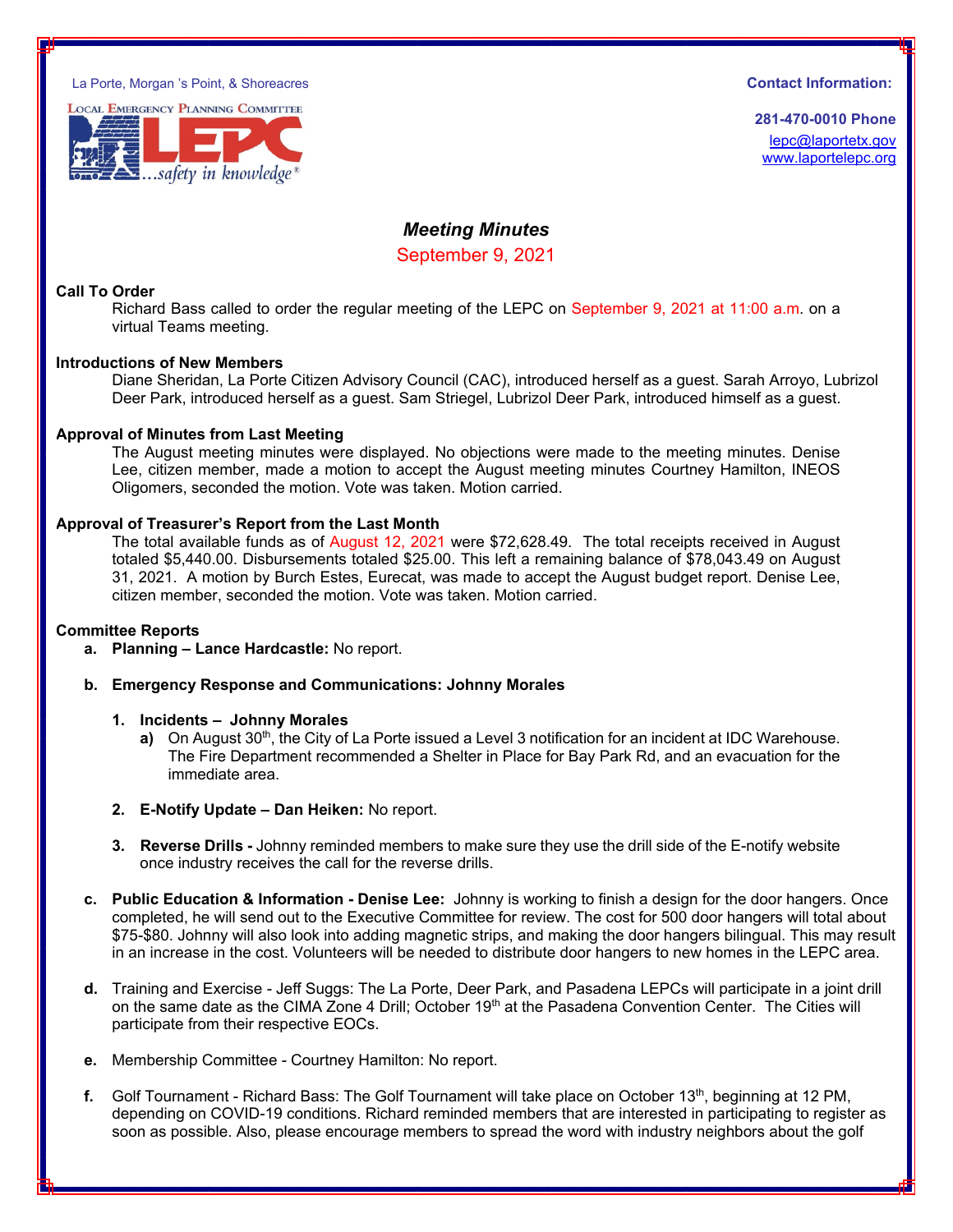tournament. Even if you do not want to have a team in the tournament, there are several sponsorship opportunities.

#### **Old Business**

• La Porte ISD is needing to update their Shelter in Place Kits after the recent Shelter in Place. Kristin Gauthier is waiting on an estimate from the school district, then the LEPC Executive Committee will discuss the potential for the LEPC to support this effort.

### **New Business**

 **Lubrizol:** Kristin Gauthier gave a report from the City's perspective about the Lubrizol incident and subsequent Shelter in Place that was issued for La Porte. Sam Striegel, site manager for Lubrizol Deer Park, provided a report on the incident and lessons learned.

### **Presentation:**

Andrew Verga, OxyChem, gave a brief overview presentation of the facility.

## **Good of the Order**

### **Adjournment**

**a.** A motion was made by Burch Estes, Eurecat, to adjourn the meeting. Motion seconded by Courtney Hamilton, INEOS Oligomers. Motion carried. Meeting adjourned at 12:00 p.m.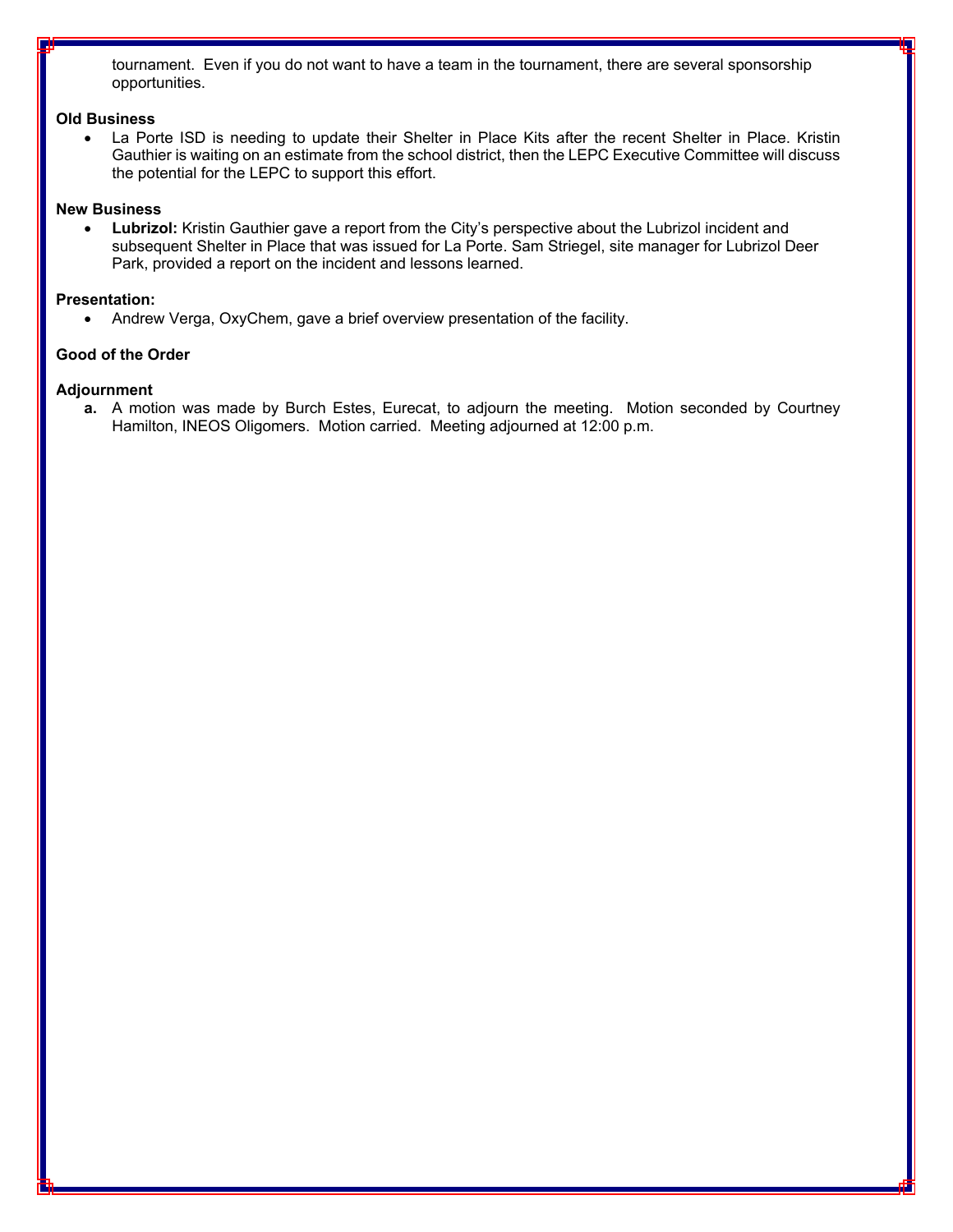| LA PORTE, MORGAN'S POINT, & SHOREACRES LEPC TREASURER'S REPORT |                                                  |    |             |  |  |
|----------------------------------------------------------------|--------------------------------------------------|----|-------------|--|--|
| LOCAL EMERGENCY PLANNING COMMITTEE<br>safety in knowledge*     | REPORT DATE: October 14, 2021                    |    |             |  |  |
| <b>BALANCE AS OF LAST REPORT: September 9, 2021</b>            |                                                  |    |             |  |  |
| <b>Checking Account Balance</b>                                |                                                  | \$ | 78,043.49   |  |  |
|                                                                | <b>TOTAL FUNDS: \$</b>                           |    | 78,043.49   |  |  |
| <b>RECEIPTS SINCE LAST MEETING:</b>                            |                                                  |    |             |  |  |
|                                                                |                                                  |    | \$11,581.24 |  |  |
|                                                                | TOTAL RECEIPTS SINCE LAST MEETING: \$            |    | 11,581.24   |  |  |
|                                                                |                                                  |    |             |  |  |
| <b>DISBURSEMENTS SINCE LAST MEETING:</b>                       |                                                  | -S | 6,981.35    |  |  |
|                                                                | TOTAL DISBURSEMENTS SINCE LAST MEETING: \$       |    | 6,981.35    |  |  |
|                                                                |                                                  |    |             |  |  |
|                                                                |                                                  |    |             |  |  |
|                                                                | Checking Account Balance as of Setember 30, 2021 | \$ | 82,643.38   |  |  |
|                                                                |                                                  |    |             |  |  |
|                                                                | TOTAL AVAILABLE FUNDS as of Setember 30, 2021    | \$ | 82,643.38   |  |  |
| Irais Sanchez                                                  |                                                  |    |             |  |  |
|                                                                |                                                  |    |             |  |  |
|                                                                |                                                  |    |             |  |  |
|                                                                |                                                  |    |             |  |  |
|                                                                |                                                  |    |             |  |  |
|                                                                |                                                  |    |             |  |  |
|                                                                |                                                  |    |             |  |  |
|                                                                |                                                  |    |             |  |  |
|                                                                |                                                  |    |             |  |  |
|                                                                |                                                  |    |             |  |  |
|                                                                |                                                  |    |             |  |  |